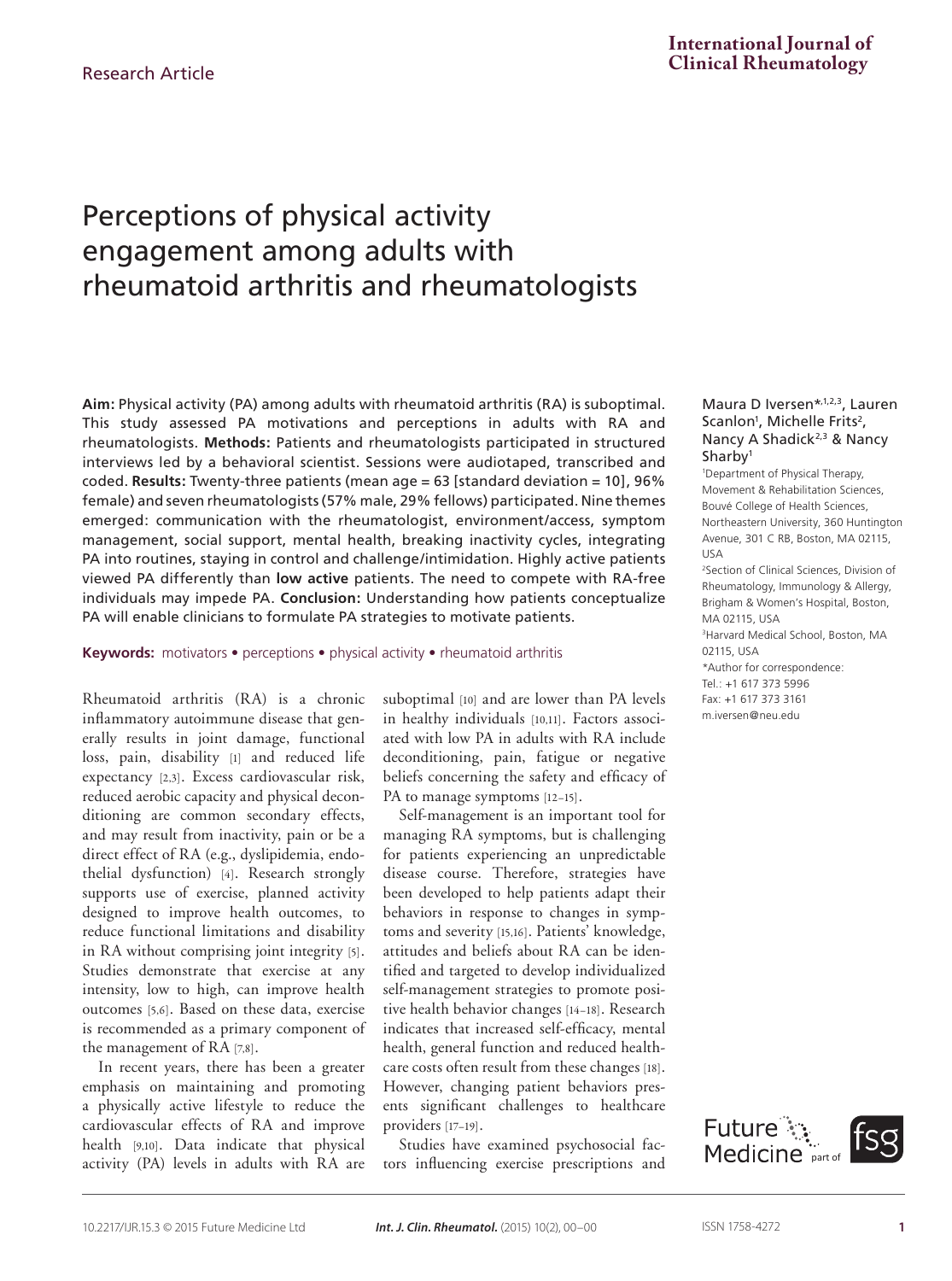engagement in exercise among adults with RA [18–20]. Iversen *et al.* [18] reported patients with RA are less likely to engage in exercise if their rheumatologists do not discuss exercise regularly during the clinical visit and these individuals were less likely to receive an exercise prescription [18]. Law *et al.* [19] in a cross-sectional study survey of 247 adults with RA found health professionals' knowledge of exercise, fear of exacerbating joint disease or causing pain with exercise, knowing what exercises can or should be performed and recognizing exercise is good for RA were important factors influencing patient participation in exercise [19]. Munneke *et al.* [20] examined expectations of exercise among adults with RA, rheumatologists and physical therapists in the United Kingdom and discovered expectations of exercise were less positive toward high-intensity exercise. Interestingly, physical therapists reported less positive feelings toward high-intensity exercise than rheumatologists. If physicians appear ambivalent about which exercises are beneficial to manage RA symptoms or feel uncomfortable or uncertain about suggesting exercises for their patients, they will be less effective in motivating patients to exercise [18,20].

Less data exist regarding psychosocial factors influencing PA participation and maintenance in adults with RA [13,15,16,21]. Leoppenthin *et al.* [21] conducted a qualitative study to examine factoring impacting PA maintenance in adults with RA and identified three themes: a sense of autonomy and social belonging, accepting responsibility and enjoying challenges, and enjoying the body. In this study, a patient who regularly performs PA states her physical therapist motivates her by providing the right types of exercise to suit her needs. Nessen *et al.* [22] examined the experiences of 12 Swedish physical therapy coaches participating in a clinical trial to promote PA in adults with RA and reported challenges in the coaching role, growing into the coaching role, and coach education and support to support the use of behavioral change techniques were major factors impacting the success of the coaches.

The biopsychosocial model of health considers all aspects of an individual's life experiences including biological, behavioral, psychological and environmental. However, this totality of influences is not fully appreciated by all medical professionals seeking to change patients' health-related behaviors [22]. A greater understanding of these unique patient factors may guide future behavior change interventions.

In this study we explored perceptions of PA engagement and maintenance among adults with RA and their rheumatologists. A unique aspect of this study involved exploring behavior patterns and characteristics of patients who successfully engage in PA, and those who do not, by conducting in-depth interviews stratified by level of PA engagement. Additional interviews were conducted with rheumatologists to ascertain attitudes, beliefs and information communicated regarding PA counseling.

# **Patients & methods**  Design & recruitment

Focused in-depth interviews were conducted by an experienced behavioral scientist. Rheumatologists were recruited from a large tertiary care urban medical center arthritis clinic (MA, USA) and patients were purposefully sampled from the center's RA registry. The RA registry consists of over 1300 patients with rheumatologist confirmed RA or seronegative inflammatory arthritis (714.0 or 714.9 ICD-9 billing codes). All patients are ≥18 years of age. Patients enrolled in the registry complete a battery of questionnaires, receive a standardized physical examination and provide a blood sample to assess C-reactive proteins (CRP) and other biomarkers for RA. Questionnaires completed include demographic and medical history, PA participation, attitudes, beliefs and social norms about PA.

Patients were purposefully sampled based on their responses to a PA self-reported questionnaire. To be eligible, patients had to be either in the top tenth decile or bottom tenth decile of self-reported PA participation levels. All eligible patients were contacted by mail. Rheumatologists were recruited via mailed invitations. Rheumatologists who expressed interest were scheduled for the structured group interview. Both patients and rheumatologists signed an informed consent approved by the institutional review board following procedures in accordance with the ethical standards of the Human Subjects Research Committee and with the Helsinki Declaration of 1975, as revised in 1983, prior to participation.

# **Measures**

Registry patients complete surveys and receive a physical examination. Demographic data include age, gender, ethnicity, race, smoking history, psychosocial support, income, marital status, employment status and education. Comorbidities are assessed using the Charlson comorbidity index [23,24]. Information pertaining to medication usage is extracted via self-report and medical records and classified by drug category as follows: NSAIDs; corticosteroids; disease modifying anti rheumatic agents (DMARDs); biologic disease modifying antirheumatic agents; and polytherapy.

Disease activity was measured using the Disease Activity Score 28-CRP3 (DAS28-CRP3) [24]. This score was calculated based on the number of swollen and tender joints, and CRP. The summary score ranges from 0 to 10 and is a valid (construct validity with health assessment questionnaire  $r = 0.49$ ) and reli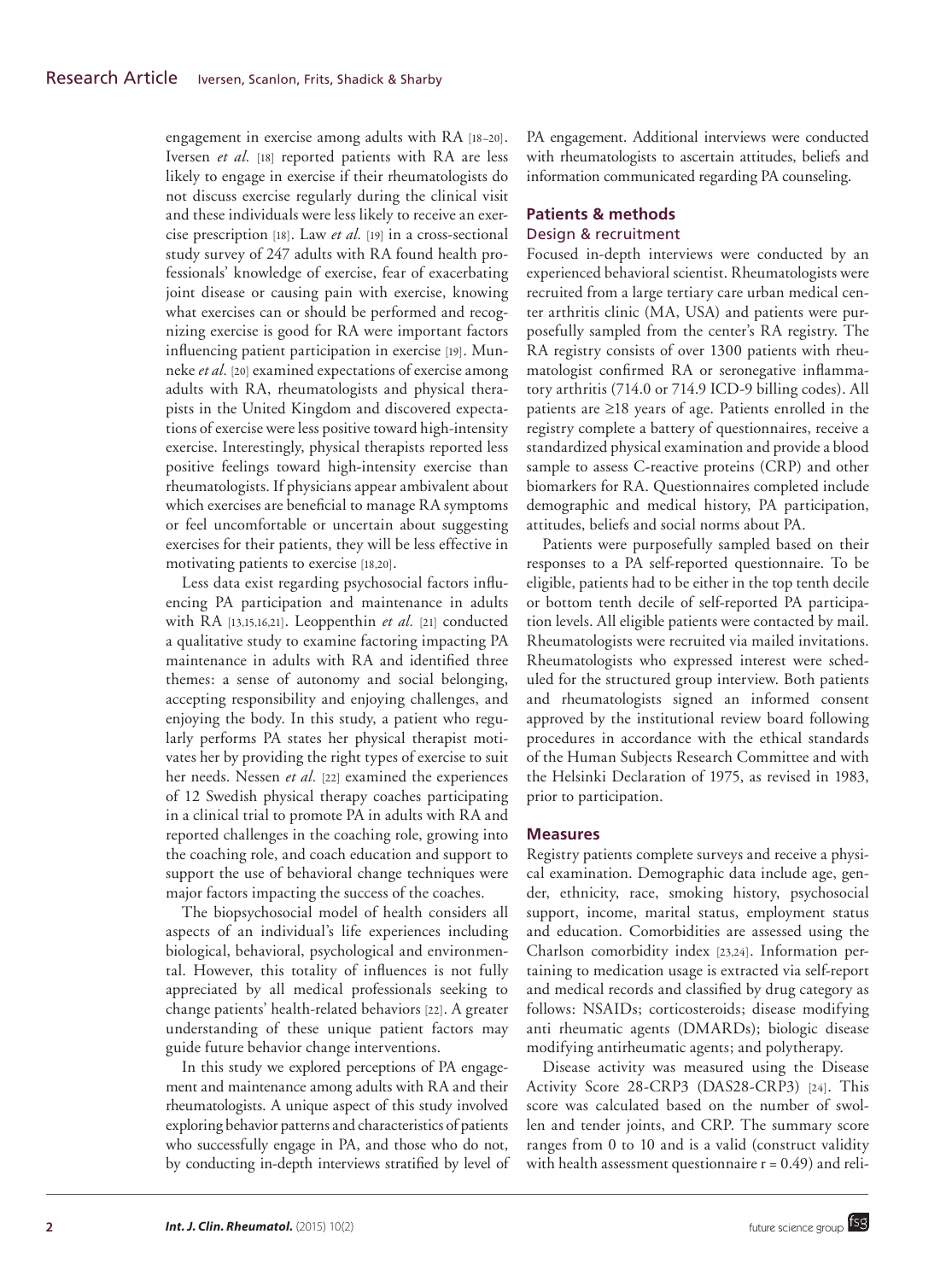able measure of disease activity [24]. Scores are generally classified as minimally active  $( $3.2$ ), moderately active$ (3.2–5.1) and highly active (>5.1). Disease severity was measured using the physician's global assessment scale [25]. This physician-based measure uses visual analog scale creating a score ranging from 0 to 10 that is used to classify disease severity into three categories: mild  $(0-3)$ ; moderate  $(4-6)$  and severe  $(7-10)$ . Disability and function were assessed using the multidimensional health assessment questionnaire, a valid and reliable measure of disability and function in RA [26].

Exercise attitudes, beliefs and social norms were assessed using the exercise attitude questionnaire [27]. The exercise attitude questionnaire contains 18 items, using a 10 cm visual analog scale response, to evaluate patient attitudes, beliefs and social support for exercise and PA. Scores are summed across the 18 items (range 0–180) with a higher score indicating more positive attitudes, beliefs and social norms for exercise and PA. The scale has high internal consistency (Cronbach's  $\alpha$ = 0.80) and has been used to assess attitudes, beliefs and social norms in patients with RA [27]. PA participation was assessed using the Nurses Health Study II (NHSPAQ) PA self-report questionnaire [28]. Six items are used to assess modes of exercise and frequency of exercise per mode over the subsequent week. From these items, metabolic equivalents are calculated using a standardized formula [28,29].

# **Interview methodology**

Formal moderator guides were prepared *a priori* for patients and rheumatologists (Table 1). Initially, patients of high and low activity were mixed, but this environment proved less conducive for positive dialog. After the first session, based on patient feedback, patients were separated into two groups, highly active and those with low activity levels, based on selfreported activity level. Interviews varied in size from one to six participants. Length of discussion varied on the number of participants with larger groups yielding longer discussions. On average, sessions lasted 1.5 h. Focus groups were conducted until thematic saturation was reached. [30] Transcripts were audiotaped, coded and transcribed. Three coders independently examined transcripts for themes using open coding techniques then met to discuss and refine themes using a normative process [30]. Quotes were selected to illustrate themes by PA participation levels.

# **Results**

23 patients and seven rheumatologists participated. Patients' mean age was 63 years [standard deviation  $(SD) = 10$ , 96% were female and 83% were Caucasian. Mean disease duration and median disease activity (DAS28-CRP3) were 24 years and 2.6, respectively. Patients reporting low *PA* levels had longer RA disease duration and reported less favorable attitudes toward PA (124 vs 161;  $p = 0.003$ ). There were no significant differences in disease severity or disease activity between the two groups. Table 2 provides details on subjects, stratified by self-reported level of PA. Four rheumatologists were male (57%), two (29%) were fellows and most were Caucasian (71%).

Independent review of the transcripts by three researchers revealed several universal themes. Themes were refined and negotiated in the subsequent normative process. Quotations that exemplified themes were derived from raw transcript data. Nine distinct factors emerged in the transcripts: symptom management, social support, 'breaking the cycle' (of inactivity), communication with their rheumatologist, mental health, exercise as part of a personal routine, fear/staying in control, challenge/intimidation and environment/ access. Most surprisingly, both patients and rheumatologists brought up competition/challenge as a factor in their exercise decisions and discussions (Table 3).

# **Communication with rheumatologist**

Some subjects reported wishing their doctors had discussed exercise with them early in their diagnosis. Patients wanted to know what exercises or PAs were safe for them to perform. Subjects indicated initial fear about worsening their disease or wanting specific guidelines for activities tailored to their needs. Rheumatologists revealed they are largely uncomfortable prescribing exercises and suggesting PAs for their patients. Many felt they would like to spend more time on these discussions but medication was first priority in clinical visits. Additionally, some rheumatologists reported they felt unclear regarding available physical therapy services and others were less convinced of the efficacy of physical therapy at some community clinics. Rheumatologists reported exercises and PA were important for patient health, but reported low perceived self-efficacy regarding their ability to motivate patients. As one rheumatologist said, "I feel like I'm talking to them a lot [about PA] but I'm not necessarily sure I am being effective." This perceived lack of confidence discussing PA seemed to deter doctors from bringing up PA with patients or precipitated what amounted to a 'one size fits all' PA lecture given universally with limited expectation of results. Table 4 provides examples of statements made by patients and rheumatologists regarding PA and exercise.

# **Environment & access**

Generally, participants in the highly active group cited few barriers to access for PA. Participants in the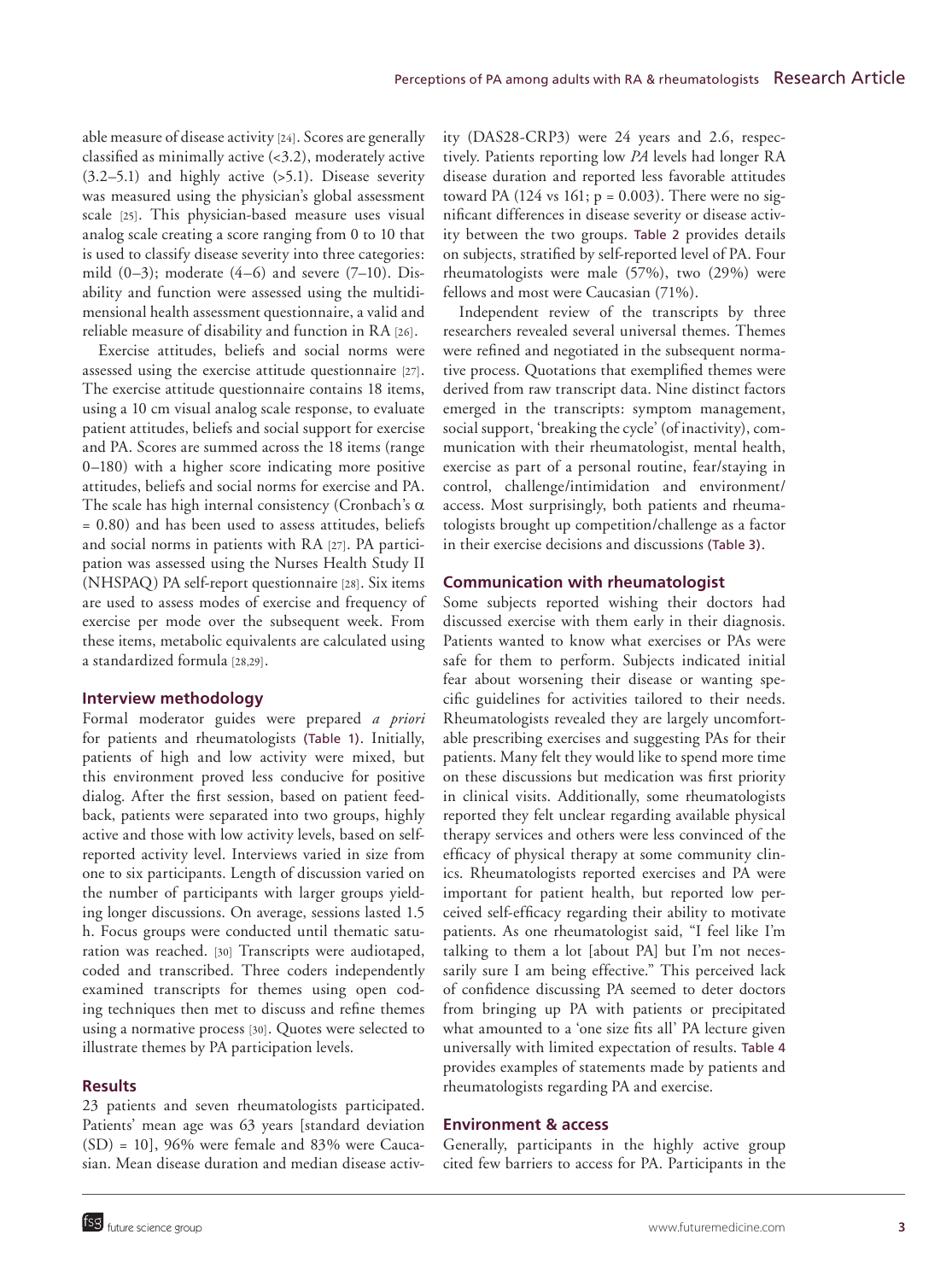|  | Table 1. Moderator guides for session with adults with rheumatoid arthritis and rheumatologists. |  |
|--|--------------------------------------------------------------------------------------------------|--|
|  |                                                                                                  |  |

| <b>Sessions with adults with RA</b>                 | <b>Rheumatologist sessions</b>                                |
|-----------------------------------------------------|---------------------------------------------------------------|
| Do you believe patients with RA should be           | Do you believe patients with RA should be                     |
| physically active?                                  | physically active?                                            |
| Do you discuss exercise/PA with your doctor? If     | Do you discuss exercise/PA with your patients? If             |
| so, how?                                            | so, how?                                                      |
| Are there factors that prevent you from exercising/ | Are there factors you think prevent your patients             |
| engaging in regular PA?                             | from exercising/engaging in regular PA?                       |
| Are there factors that help you engage in regular   | Are there factors that help your patients exercise/           |
| PA? If so, describe.                                | engage in regular PA? If so, describe.                        |
| What contributions does PA make to the              | What contributions do exercise and PA make to the             |
| management of RA symptoms?                          | management of RA symptoms?                                    |
| How do you feel about exercise/PA as a means to     | How do you feel about exercise/PA as a means to               |
| manage your symptoms? If so, explain.               | manage your patient's symptoms? If so, explain.               |
| Are you concerned about being physically active?    | Are your patients concerned about being physically<br>active? |
| PA: Physical activity; RA: Rheumatoid arthritis.    |                                                               |

low active group made 30 statements regarding barriers including weather, cost, access to equipment or type of equipment available. Rheumatologists tended to perceive environmental barriers dichotomously, as either legitimate/financial barriers, or excuses to avoid exercises. This perspective may present another barrier to provider–patient communication about PA. See Table 4 for more examples of barriers.

# **RA symptom management**

Highly active patients consistently reported using exercise as a means of RA symptom management. Almost 60 statements were made regarding exercise and symptom alleviation. Highly active patients made statements about 'the 1–2 punch of exercise and medicine' and tended to make comments with the following sentiment, "it just makes everything in your body work better." Low active patients acknowledged the role of PA and exercise in symptom management but many purported to be at a loss regarding where and how to start. Others commented that past experience with PA helped them feel better. In both groups, patients cited weight gain caused by medications as a motivational factor for increased PA. Rheumatologists also commented on this topic, and noted weight loss was a motivator for their patients, especially female patients. Interestingly, rheumatologists reported exercise and PA were crucial for symptom management, but felt they could not effectively influence their patients' PA levels.

# **'Breaking the cycle' of inactivity**

All three groups brought up the idea of 'breaking the cycle of inactivity' or 'falling off the wagon.' Low active participants were more likely to report a current exercise 'rut.' A characteristic statement made by patients who engage in low levels of PA was, "I've been in this pit that I'm trying to climb my way out of." Whereas, highly active patients reported more frequent success with engagement in PA and reported greater perceived ability to return to full activity after setbacks. These patients tended to view a setback as a minor event and move forward again easily with their regular routine. Further exploration of active participants' resilience and coping strategies may provide insights on successful rebound after setbacks or even flares.

# **Social support for PA**

Patients in the highly active group made 20 more statements about social support than the low active group. Many participants in the highly active group expressed the sentiment that social support was not necessary to maintain PA; however, these same individuals reported people in their life viewed exercise positively. They also mentioned they enjoyed participating in group activities. Patients in the low active group emphasized the need to find the right level of social support or right type of group in order to remain adherent to an exercise routine. When discussing past experiences with exercise, some low active members cited losing an exercise partner as a key reason for 'falling off the wagon.' Low active patients were much more likely to react positively to the creation of support groups.

# **Mental health**

Patients in the highly active group cited mental health as a positive outcome of exercise/PA more often than their low active counterparts. Rheumatologists also discussed the positive mental health benefits of exer-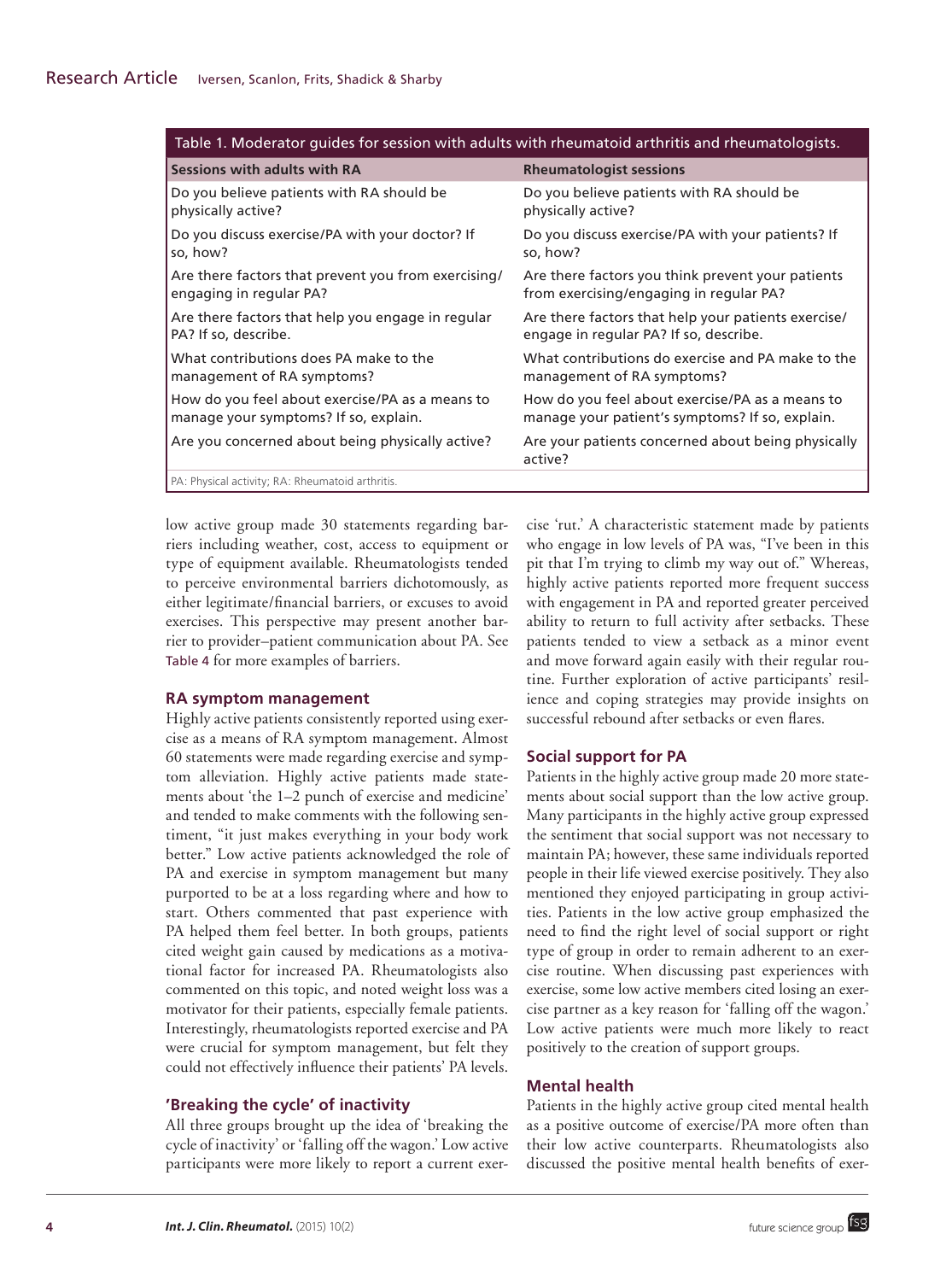| Table 2. Demographic and clinical characteristics of adults with rheumatoid arthritis. |                                         |                    |                                             |          |           |
|----------------------------------------------------------------------------------------|-----------------------------------------|--------------------|---------------------------------------------|----------|-----------|
| <b>Variable</b>                                                                        | Low physical activity<br>$(n = 13)$     |                    | <b>High physical activity</b><br>$(n = 10)$ |          | p-value   |
|                                                                                        | Mean [SD] or<br>median (range)          | # $(%)$            | Mean [SD] or<br>median (range)              | # $(% )$ |           |
| Female                                                                                 |                                         | 13 (100)           |                                             | 9(90)    | NS.       |
| Age (years)                                                                            | 66 [11]                                 |                    | 61[8]                                       |          | <b>NS</b> |
| • Graduated College or attended/<br>completed graduate school +                        |                                         | $6(50)^+$          |                                             | 6(60)    | <b>NS</b> |
| • Caucasian                                                                            |                                         | 10(77)             |                                             | 9(90)    | NS        |
| • Married                                                                              |                                         | 7(54)              |                                             | 5(50)    | <b>NS</b> |
| • Employed                                                                             |                                         | $3(30)^{\ddagger}$ |                                             | 5(50)    | <b>NS</b> |
| • Attitude toward exercise and PA                                                      | 124 $[30]$ <sup>†</sup>                 |                    | 161 $[12]$ <sup>†</sup>                     |          | < 0.003   |
| <b>Clinical features</b>                                                               |                                         |                    |                                             |          |           |
| • Medications                                                                          |                                         |                    |                                             |          |           |
| - Taking NSAIDs                                                                        |                                         | 3(23)              |                                             | 3(30)    | <b>NS</b> |
| - Taking steroid                                                                       |                                         | 2(15)              |                                             | 3(30)    | <b>NS</b> |
| - Taking nonbiologic DMARDs                                                            |                                         | 9(69)              |                                             | 5(50)    | NS.       |
| - Taking biologic DMARD                                                                |                                         | 10(77)             |                                             | 8(80)    | <b>NS</b> |
| - Polytherapy                                                                          |                                         | 8(62)              |                                             | 3(30)    | <b>NS</b> |
| • Disease duration                                                                     | 29 [8.3]                                |                    | 18 [9.5]                                    |          | 0.005     |
| • Seropositive                                                                         |                                         | 9(69)              |                                             | 6(60)    | <b>NS</b> |
| • Disease activity (DAS28-CRP3)                                                        | $2.2 (2-4)^+$                           |                    | $1.8(1.2 - 3.2)$                            |          | NS.       |
| • Comorbidities                                                                        | $0.7$ [1.1]                             |                    | $0.6$ [0.9]                                 |          | NS.       |
| • Function (MDHAQ)                                                                     | $3.2$ [3.1] <sup><math>\pm</math></sup> |                    | $2.5$ [ $2.1$ ]                             |          | <b>NS</b> |
| • Physical activity (METs)                                                             | $8.3(1-15)$                             |                    | $36(25-53)$                                 |          | 0.003     |
| • Physician global score                                                               | $19$ [13]                               |                    | $16$ [13]                                   |          | <b>NS</b> |
| *Missing 1.                                                                            |                                         |                    |                                             |          |           |

‡Missing 3.

DMARD: Disease modifying antirheumatic agent; MDHAQ: multidimensional health assessment questionnaire; MET: metabolic equivalent; NS: Not significant; PA: physical activity; SD: Standard deviation.

cise, but felt their low active patients required a 'mind shift' before they could access such benefits.

# **Personal routine**

Highly active patients incorporated planned exercise as part of their daily routine. Mode, frequency and duration varied from patient to patient, but highly active patients expounded 'aggressive defense' of their exercise routine. These participants commented that they responded very negatively to suggestions by family members or friends that they were 'over-doing it.' Low active patients tended to see 'movement' as a component of their personal routine. These individuals were predominantly sedentary, but considered incorporation of brief excursions to perform errands or cooking to be examples of PA that sufficed as intense enough to maintain fitness (Table 4).

# **Fear of disease taking control of their lives/ staying in control**

Both low active and highly active patients cited fear of the disease taking over their lives and a need to stay in control as significant factors related to PA engagement. Both groups felt staying active was crucial to sustaining control over their RA and their lives. Low active patients reported maintaining independence and the ability to perform household activities as a way of maintaining control over their disease. Highly active patients viewed physical fitness as a vector of control over their disease, noting each spin class accomplished or tennis match completed was a victory over their diagnosis. One participant reasoned, "you can control trying to be physically fit." Patients with a self-report*-*limited history of exercise described more fear about their condition and engagement in PA. They worried that they would dam-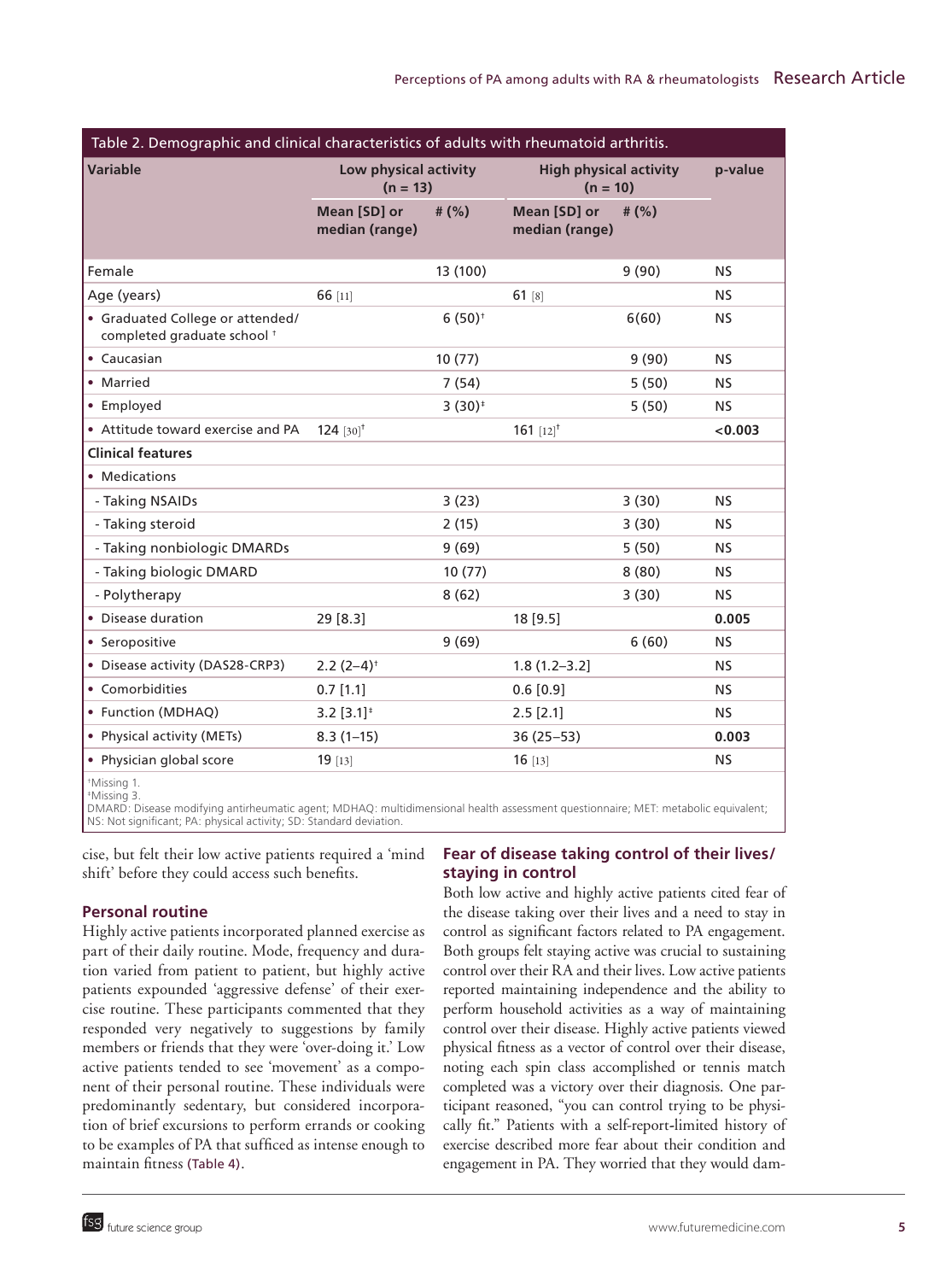| Table 3. Themes extracted from focus groups and interviews with adults with rheumatoid arthriti |
|-------------------------------------------------------------------------------------------------|
| and rheumatologists.                                                                            |

| ana meannatoiogists.                 |                             |                     |                               |  |
|--------------------------------------|-----------------------------|---------------------|-------------------------------|--|
| <b>Theme</b>                         | <b>Number of statements</b> |                     |                               |  |
|                                      | <b>Physicians</b>           | Low active patients | <b>Highly active patients</b> |  |
| Communication with<br>rheumatologist | 30                          | 14                  | 44                            |  |
| Environment and access               | 9                           | 30                  | 20                            |  |
| Symptom management                   | 16                          | 28                  | 59                            |  |
| Social support                       | 15                          | 38                  | 58                            |  |
| Mental health                        | 4                           | 4                   | 23                            |  |
| Breaking the cycle                   | 6                           | 12                  | 12                            |  |
| Personal routine                     | 12                          | 25                  | 34                            |  |
| Fear/staying in control              | 14                          | 32                  | 34                            |  |
| Challenge/Intimidation               | 1                           | 17                  | 24                            |  |

age their joints or injure themselves exercising the wrong way. For example, one patient stated she "had never exercised in the past (and) didn't know the right way to exercise." Highly active individuals viewed exercise and being physically active as a means to maintain task independence, whereas low active patients viewed the tasks as a means of maintaining general function.

# **Challenge/intimidation**

Low active and highly active patients consistently brought up feeling challenged or intimidated by others who did not have arthritis when they were engaging in PA in public forums (e.g., gyms). This factor seems to be a newly identified phenomenon, as there is limited literature on this topic as a barrier to exercise for patients with RA. Patients became quite animated and passionate when the topic arose. Both groups reported discomfort in being compared with individuals who are disease free. Statements such as, "I stopped [exercising] because you just see people bent over like pretzels." or "I get really frustrated because when I'm walking on the treadmill. I see someone next to me running." Similar statements made during the sessions revealed concern about feeling constantly compared with healthy counterparts and even with their peers who have RA but who appear to be less affected by their disease. These statements clearly expressed feelings of inadequacy regarding their ability to keep up with others. One low active patient noted she formerly was very physically active but felt she could no longer live up to her past and cited this feeling as a reason to stop trying to engage in PA. Rheumatologists rarely remarked about the possibility of feeling challenged or intimidated by others who are more active, as a barrier. One doctor was surprised when this issue was brought up and surmised that his own high level of PA likely intimidated his patients and prevented

any meaningful discussion of this topic during clinical encounters.

# **Discussion**

PA is an important factor in RA self-management [7,8,17]. Exercise can reduce inflammation, decrease joint stiffness and discomfort and elevate mood, providing a sense of well-being [31]. Evidence-based research demonstrates even low to moderate intensity exercise (e.g., strengthening exercise) can be an effective modality to increase joint motion in individuals with early RA [5,6,32,33] and can also mitigate negative cardiovascular effects and prevent or reduce depression [5,6,9,33,34]. However, despite proven safety and efficacy of exercise and PA, adults with RA participate in PA at suboptimal levels [10,11]. Throughout this study, patients' statements confirmed earlier research on the positive perceived effects of exercise as effective symptom management [5,6]. The theme, fear of exacerbating RA symptoms through PA engagement, is consistent with other qualitative research findings [13,18–20]. Data from prior studies also identify communication with rheumatologists as an influential factor in patients' decision making regarding PA engagement [18–21]. However, patients in both low active and highly active groups reported wishing their doctor had offered advice or delineated specific exercises or options for PA engagement during clinical encounters.

Biological factors alone do not account for patient behaviors, disease management activities and outcomes. This study was unique in that it examined the knowledge, beliefs, attitudes, social norms and experiences of patients with RA separately for those who were highly active and those who self-reported being relatively sedentary or engaging in low levels of PA. Most importantly, patients who described themselves as highly active enjoyed the physical experience of exercise and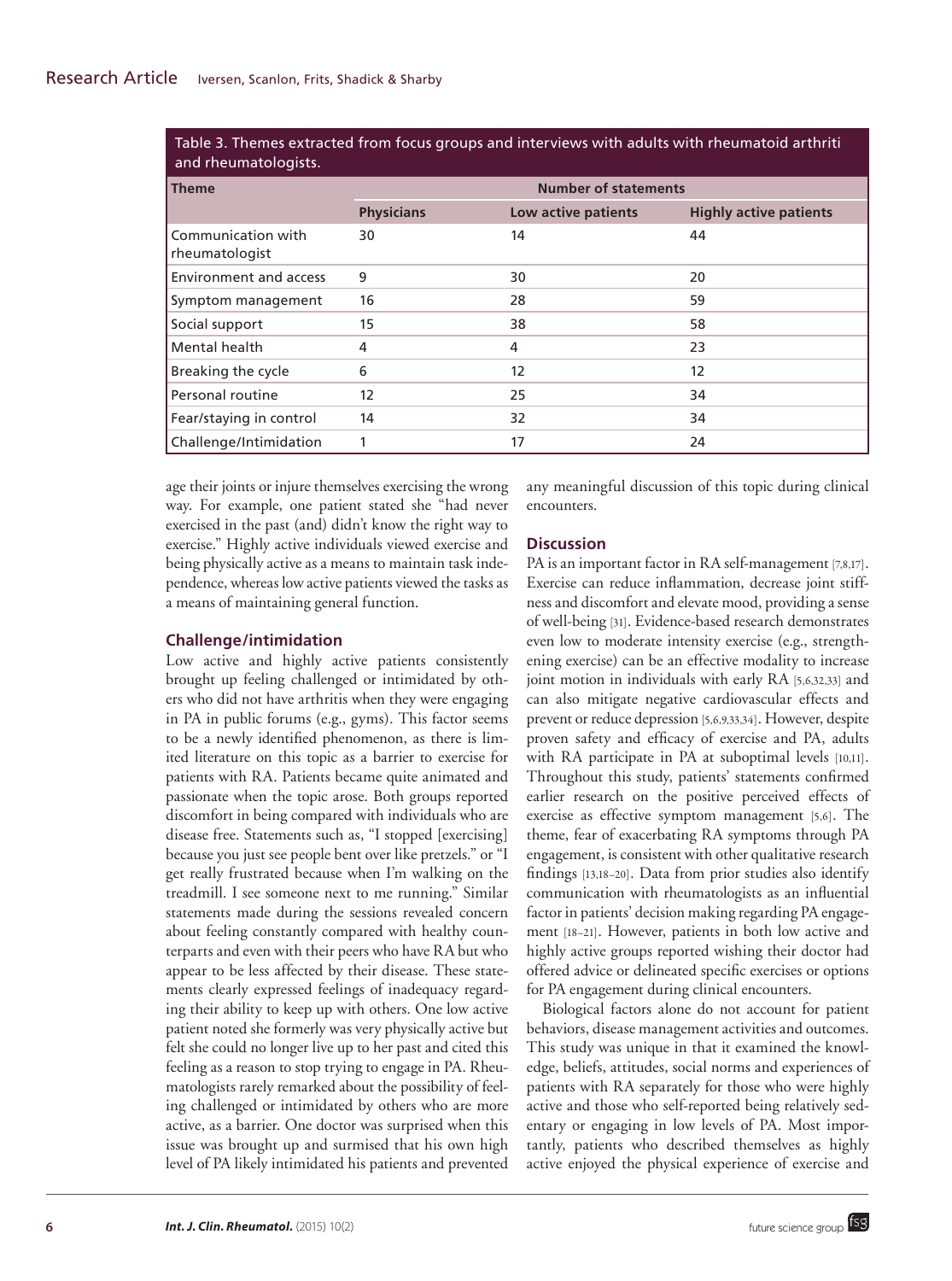felt that being physically active added to their sense of well-being and their ability to control their disease. This finding is supported by a recent study [21] that reported patients with RA engage in PA to help create a new body image and this consequence of being active is an important component in decision making about exercise.

By exploring attitudes, beliefs and social norms about exercise separately for patients who are highly active and those who self-reported low to sedentary behavior, we were able to uncover differences in how PA is perceived between these individuals. As noted in the transcripts, highly active individuals viewed exercise as a means to maintain task independence, whereas low

| Table 4. Supporting statements for themes responding physical activity in rheumatoid arthritis. |                                                                                                                                                                          |                                                                                                                       |                                                                                                                                                                     |  |
|-------------------------------------------------------------------------------------------------|--------------------------------------------------------------------------------------------------------------------------------------------------------------------------|-----------------------------------------------------------------------------------------------------------------------|---------------------------------------------------------------------------------------------------------------------------------------------------------------------|--|
| <b>Theme</b>                                                                                    | Rheumatologists                                                                                                                                                          | Low active patients                                                                                                   | <b>Highly active patients</b>                                                                                                                                       |  |
| Communication                                                                                   | "We do these assessments for RA now,<br>but how would we apply those to gear<br>people to do the right types of activity<br>and exercise?"                               | "She (rheumatologist) tells<br>me to exercise."                                                                       | "If your rheumatologist tells<br>you what will be good for you,<br>you will listen to him. If he tells<br>you how important exercise is,<br>most of us will do it." |  |
|                                                                                                 | "I feel like I'm talking to them a lot<br>but I'm not necessarily sure I am being<br>effective."                                                                         |                                                                                                                       | "Doctor's could give you a<br>prescription for exercise."                                                                                                           |  |
| <b>Environment and</b><br>access                                                                | "It's (physical therapy) expensive and<br>patients get really annoyed because<br>they could spend an afternoon in<br>therapy."                                           | "I would prefer to do<br>swimming but there is<br>nothing available I can<br>afford."                                 | "Finding the right shoe is an<br>issue when you have arthritis."                                                                                                    |  |
|                                                                                                 | "I have a few patients who perceive<br>going to the gym as the only way to get<br>their exercise and gym memberships are and snowy."<br>expensive."                      | "It's difficult to be active<br>when the weather is cold                                                              | "In the long run it (covering the<br>cost of physical activity) might<br>prove cost-effective to the<br>insurance companies."                                       |  |
| Symptom<br>management                                                                           | "If you have a joint deformity or specific<br>weak member that you want to build<br>up, you do therapeutic exercises."                                                   | "I just started an exercise<br>program which I've<br>never done before. What<br>prompted me to do it was<br>weight. " | "It just makes everything in<br>your body work better."                                                                                                             |  |
|                                                                                                 | "In an ideal world you'd want to spend<br>equal time on that (exercise)."                                                                                                |                                                                                                                       | "Exercise and medicine are a<br>1-2 punch."                                                                                                                         |  |
| Social support                                                                                  | " a peer supporter that can motivate<br>you to exercise would be something to<br>think about."                                                                           | "Doctors should organize<br>support group because I<br>found I learned a lot from<br>other people."                   | "You force yourself to just go<br>out, you are with people. I am<br>part of this world and I feel<br>good about it."                                                |  |
| Mental health                                                                                   | "I don't think they realize that it can<br>really help them. It requires a mind shift<br>on their part in some ways."                                                    | "It's (exercise) just best<br>all around for mental<br>health and you just feel<br>more alive."                       | "You feel so much better<br>mentally."                                                                                                                              |  |
| Breaking the cycle                                                                              | "I don't think the pain is going to get<br>better w/out physical activity."                                                                                              | "I've been in this pit that<br>I'm trying to climb my way<br>out of."                                                 | "My philosophy has always<br>been you can work through it."                                                                                                         |  |
| Personal routine                                                                                | "I actually really focus on sedentary<br>people. If it really looks like they<br>haven't been doing anything other than able to move."<br>physical therapy and walking." | "I know if I stop moving<br>then I'm not going to be                                                                  | "I will get aggressively<br>defensive of it (exercise) if<br>somebody says, 'Oh you know<br>you don't have to go to the<br>gym today.' Yeah, I do!"                 |  |
|                                                                                                 | "I thinking a lot of them were<br>motivated before they had their<br>disease."                                                                                           |                                                                                                                       |                                                                                                                                                                     |  |
| RA: Rheumatoid arthritis.                                                                       |                                                                                                                                                                          |                                                                                                                       |                                                                                                                                                                     |  |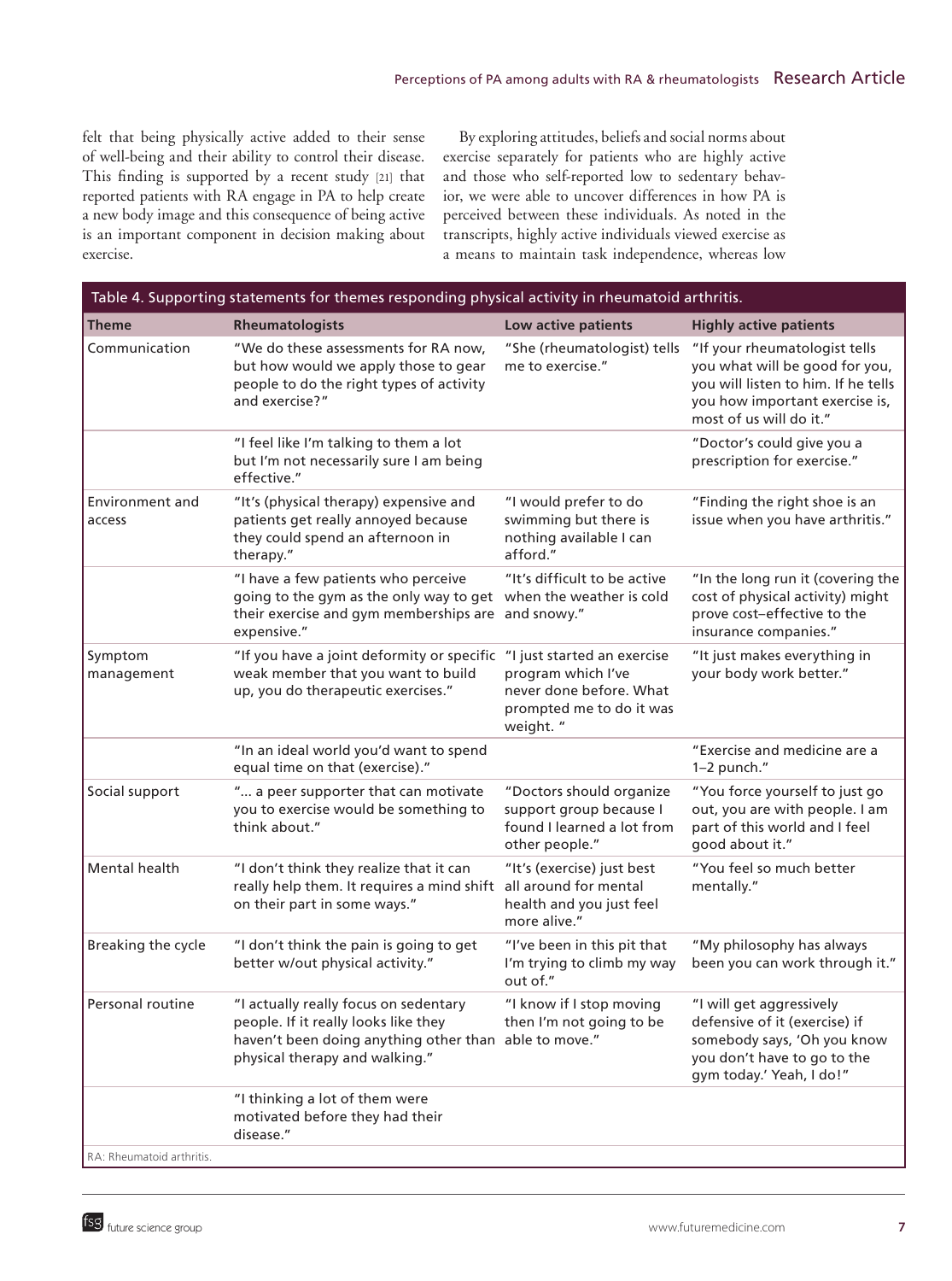| Table 4. Supporting statements for themes responding physical activity in rheumatoid arthritis (cont.). |                                                                                                                                                                          |                                                                                                                                                  |                                                                                                                                              |
|---------------------------------------------------------------------------------------------------------|--------------------------------------------------------------------------------------------------------------------------------------------------------------------------|--------------------------------------------------------------------------------------------------------------------------------------------------|----------------------------------------------------------------------------------------------------------------------------------------------|
| <b>Theme</b>                                                                                            | <b>Rheumatologists</b>                                                                                                                                                   | Low active patients                                                                                                                              | <b>Highly active patients</b>                                                                                                                |
| Fear /staying in<br>control                                                                             | "Patients are more comfortable<br>talking about pain than they are about<br>dysfunction. I think in the back of their<br>minds they're worried about being<br>crippled." | "You have RA, the RA<br>doesn't have you."                                                                                                       | "Well you can control trying<br>to be physically fit because,<br>rationally, logically it will make<br>you feel better."                     |
|                                                                                                         |                                                                                                                                                                          | "I never exercised in the<br>past, I didn't know what<br>the right way to exercise<br>was."                                                      |                                                                                                                                              |
| Challenge/<br>intimidation                                                                              | "Maybe that's (personal exercise<br>routine) why I have so much trouble<br>relating to patients."                                                                        | "I stopped because.<br>you just see people<br>bent over like pretzels, I<br>couldn't do that. I felt so<br>uncomfortable in a regular<br>class." | "I get really frustrated because<br>when I'm walking on the<br>treadmill and I see someone<br>next to me running. It really<br>bothered me." |
| RA: Rheumatoid arthritis.                                                                               |                                                                                                                                                                          |                                                                                                                                                  |                                                                                                                                              |

active patients saw these daily tasks as being sufficient for maintaining function. This is an interesting finding that may provide avenues for tailored PA counseling.

Rheumatologists discussed the positive mental health benefits of exercise, but felt their low active patients required a 'mind shift' before they could access such benefits. Significant research shows that PA should not be postponed until after a change in mental health status has occurred. A specific PA program that individually targets each patient's perceptions and addresses individual perceived barriers may increase feelings of safety and decrease fear of movement.

Rheumatologists also reported feeling less comfortable discussing exercise/PA with their patients despite the fact that they recognize their benefits. These feelings stemmed from a lack of knowledge regarding what to prescribe for exercise and whether high-intensity PA are appropriate for patients with RA. As a result, rheumatologists are less inclined to emphasize PA and exercise in their disease management plans. These comments resonated with data from an earlier study of clinical discussions regarding exercise to manage RA symptoms [18] in which 83% of rheumatologists reported they believed that physical therapy/exercise could effectively manage symptoms but none felt they were able counsel patients appropriately. Munneke *et al.*'s study [20] also supports a lack of understanding regarding the benefits of highintensity PA for adults with RA among healthcare providers. Although rheumatologists described significant discomfort discussing, let alone prescribing specific exercises and activities, this is clearly an area where improvements appear to play a strong role in supporting patient motivation and confidence for PA. As Loeppenthin *et al.* [21] noted in their study of highly active patients with RA, lack of advice and support was an

important barrier to PA for these patients. Individualized education by healthcare professionals, not just the rheumatologist, may be needed to develop safe and effective activities. Additionally, as past experience with exercise and an active lifestyle influence current behavior, the incorporation of a single item regarding past exercise and PA patterns during clinical visits may assist healthcare providers in tailoring clinical counseling to meet individual patient needs.

Competition/intimidation emerged as a barrier to PA in this study. Competition could be linked to the dichotomous internal and external expression of RA. While it may be difficult for patients to perform activities of daily living, outsiders may perceive patients with RA as not being affected by a chronic illness and discount the hidden symptoms of pain and fatigue. Patients in both groups reported instances when others around them did not recognize the severity of an RA flare or impact on their symptoms on daily living. Patients feared being labeled malingerers and perceived negative judgments by family and peers. These fears and perceptions appeared to be very distressing. Thus, patients reported avoiding situations in which they were compared with healthy individuals to avoid judgment or embarrassment. As illustrated in Rimmer *et al.*'s study [35], patients with physical disabilities reported feeling intimated when exercising next to healthy adults in public gyms. These same individuals, however, reported a need for others to help support them to become physically active and keep them 'on track.' The remarks from patients in this study who reported low PA levels indicated they respond more positively to the creation of support groups in which the members of the groups have similar levels of disease severity and perspectives on exercise. Further, trainers in a typical health center may lack knowledge of how to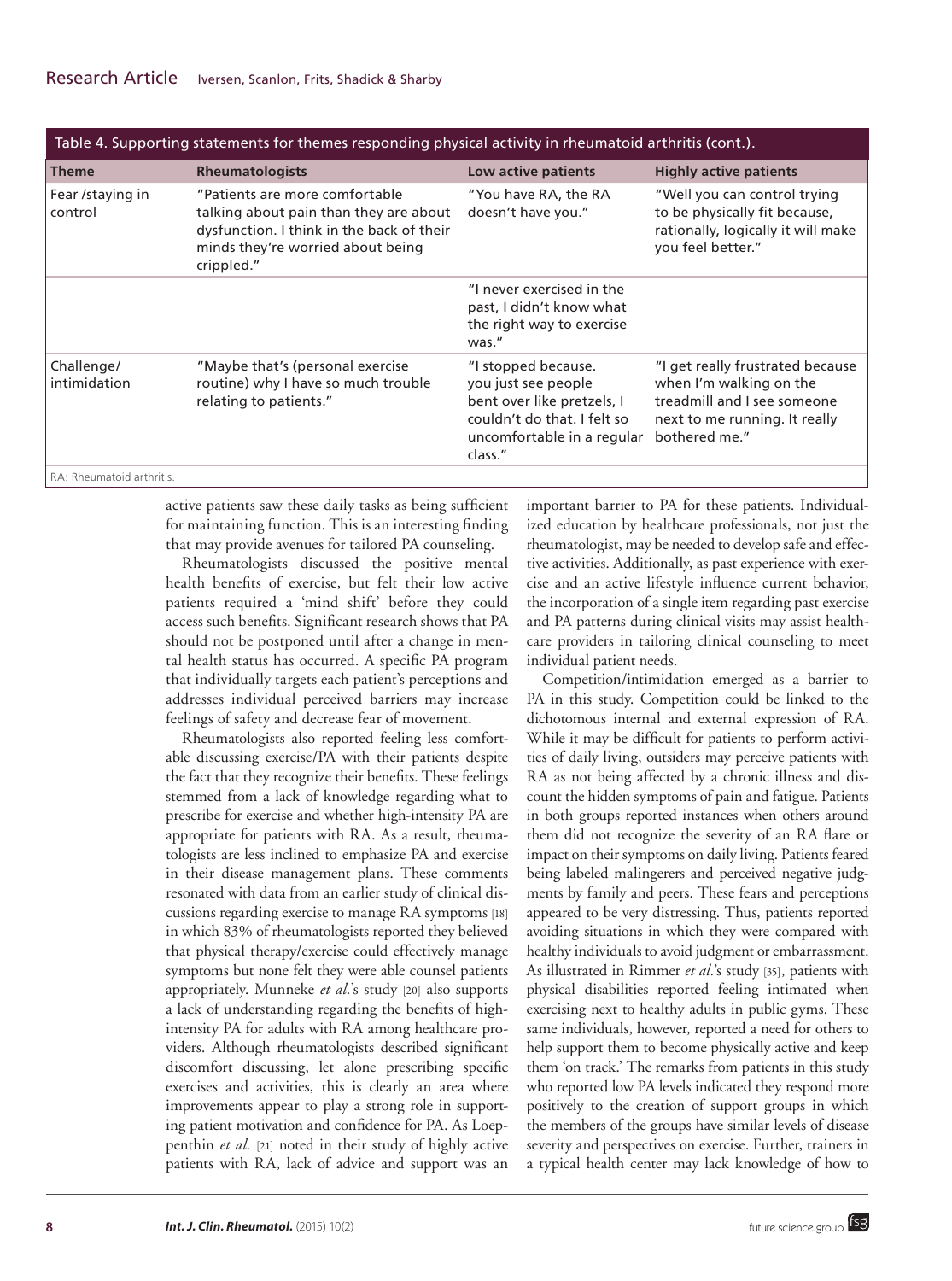instruct someone with RA to exercise safely or unknowingly cause further intimidation. Thus, PA programs for patients with RA need to consider both the physical aspects of the program (frequency intensity, duration and mode) as well as the psychological impact and motivators for PA and not treat all patients with RA the same way.

Highly active patients exhibited more resilience to setbacks and barriers to PA than low active patients. One possible explanation for this difference between groups may be due to how these individuals view the consequences of exercise and PA. Individuals who are less physically active reported more fear about exercise and PA damaging their joints than those who were physically active. Additionally, from the interviews it appeared rheumatologists are not entirely comfortable about helping their patients engage in exercise and PA. Better recommendations appear to be warranted to help rheumatologists and patients understand what forms of exercise and PA are beneficial for adults with RA and how healthcare professionals can counsel patients based on personal traits and perceptions.

# **Strengths/limitations**

This study has some limitations that should be acknowledged. While qualitative studies are not designed to be generalizable, we acknowledge that our patients were sampled from a single-center RA registry that is predominantly comprised of subjects with high socioeconomic status and the subjects who volunteered to participate in this study were predominantly women. Additionally, the limited number of rheumatologists available to participate may not be indicative of rheumatologists as a whole. Although the number of rheumatologists enrolled in the study represented nearly half of the rheumatologists actively seeing patients in the clinic and included a balanced sample of attending physicians versus rheumatology fellows. We used a mixed methods approach combining small groups and structured interviews that may have led to less disclosure of information in some sessions. However, this modification to the methods was conducted in response to patient requests and thus, we believe, did not affect the disclosure of information.

# **Conclusion**

This study demonstrates that patients with RA differ in their perceptions and motivators for PA. Specifically, patients who self-report high levels of PA do not require external motivators to engage in or maintain their current PA levels. They are also not dissuaded by others and are able to engage in PA at higher performance levels. However, patients with RA who considered themselves relatively inactive or sedentary view light activities are sufficient to manage RA symptoms. These individuals are also strongly influenced by their rheumatologist, friends, family and others. These individuals fear symptom exacerbation and are negatively influenced by a perception of competition when exercising in public venues. These individuals prefer support groups that aggregate patients who have similar RA profiles with respect to disease severity and levels of PA.

Rheumatologists recognize the benefits of PA but are unsure how to motivate and instruct patients with RA in such activities. These rheumatologists were not aware of certain patient-specific motivators such as 'challenge and intimidation' or how highly active patients with RA perceive social support differently than those who are inactive. These results can be used to inform the development of PA inventions for patients with RA and guidelines for PA counseling for rheumatologists and healthcare professionals.

# **Future perspective**

Given the differences in perceptions of PA among patients with RA who are highly active and those who self-report low PA levels, providing a brief screen regarding PA perceptions in the clinic may provide insights into how best to counsel patients with RA to become physically active or maintain PA levels. These tailored counseling programs should also recognize the differences in resiliency and coping strategies used by highly active and low active patients. A 'one size fits all' approach may not be effective in this patient group. The recent emphasis on the use of mobile applications to promote PA among adults (PA tracking devices, automated feedback) may be a mechanism for patients with RA who are highly active or low active as many mobile applications allow for social feedback/ social networking or can be used alone to provide personalized feedback and motivational messaging.

## Acknowledgement

We would like to thank the registry patients for volunteering their time for this study and for their insights and expertise.

#### Financial & competing interests disclosure

Grant support for project provided by NIAMS R03 AR057133– 01A2. Registry supported by funding from Crescendo Biosciences and Medimmune. The authors have no other relevant affiliations or financial involvement with any organization or entity with a financial interest in or financial conflict with the subject matter or materials discussed in the manuscript apart from those disclosed. No writing assistance was utilized in the production of this manuscript.

# Ethical conduct

The authors state that they have obtained appropriate institutional review board approval or have followed the principles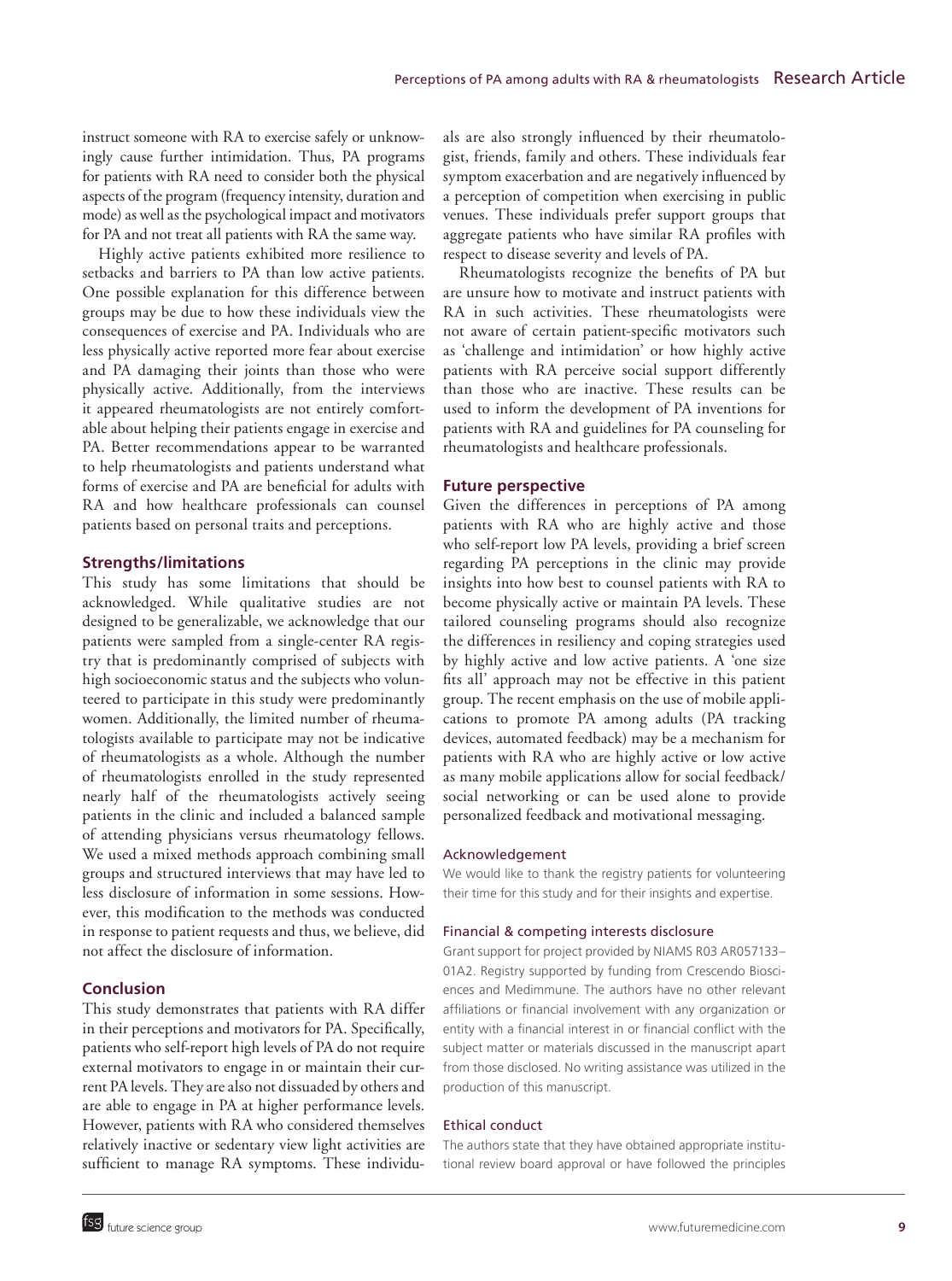outlined in the Declaration of Helsinki for all human or animal experimental investigations. In addition, for investigations

involving human subjects, informed consent has been obtained from the participants involved.

# Executive summary

- • Highly active patients exhibited more resilience to setbacks and barriers to physical activity (PA) than *low active* patients.
- • Patients with rheumatoid arthritis (RA) who maintain an active lifestyle view PA as a primary means of controlling symptoms and are not negatively impacted by feeling of competition or intimidation.
- • Patients with RA who are inactive acknowledge the role of PA in symptom management but many purported to be at a loss regarding where and how to start. These individuals are negatively impacted by feelings of intimidation in public areas (e.g., gyms) by those who are more active than they are.
- Need for social support for PA varied depending on patients' self-reported PA levels. Those who were physically active despite their disease relied less on external motivators and set internal limits. Those who were inactive desired social support from individuals with similar disease activity and experiences.
- • In this era characterized by a proliferation of medical therapies to manage RA, rheumatologists recognize the importance of PA but remain uncertain regarding how to motivate patients to become physically active or maintain an active lifestyle, what PA to recommend to patients and whether high-intensity activities are suitable for their patients with RA, how to prescribe exercises (e.g., frequency, intensity, duration, mode of exercise) and how to discuss PA in the clinical encounter.

# **References**

Papers of special note have been highlighted as: • of interest; •• of considerable interest

- Gornisiewicz M, Moreland LW. Rheumatoid arthritis. In: *Clinical Care in the Rheumatic Diseases* (2nd Edition). Robbins L, Burckhardt CS, Hannan MT, DeHoratius R (Eds.). Association of Rheumatology Health Professionals, GA, USA, 89–96 (2001).
- 2 Helmick CG, Felson DT, Lawrence RC *et al.* Estimates of the prevalence of rheumatoid arthritis and other rheumatic conditions in the United States. Part1. *Arthritis Rheum.* 58(1), 15–25 (2008).
- 3 Centers for Disease Control and Prevention. National and state medical expenditures and lost earnings attributable to arthritis and other rheumatic conditions – United States, 2003. *MMWR Morb. Mortal. Wkly Rep.* 56(1), 4–7 (2007).
- Meune C, Touzé E, Trinquart L, Allanore Y. High risk of clinical cardiovascular events in rheumatoid arthritis: levels of association of myocardial infarction and stroke through a systematic review and meta-analysis. *Arch. Cardiovasc. Dis.* 103(2), 253–261 (2010).
- 5 Hurkmans E, van der Giesen FJ, Vilet Vlieland TP, Schoones J, Van den Ende EC. Dynamic exercise programs (aerobic capacity and/or muscle strength training) in patients with rheumatoid arthritis. *Cochrane Database Syst. Rev.* 7(4), CD006853 (2009).
- 6 Cooney JK, ,Law RJ, Matschke V *et al*. Benefits of exercise in rheumatoid arthritis. *J. Aging Res.* 2011, 681640 (2011).
- 7 American College of Rheumatology Subcommittee on Rheumatoid Arthritis Guidelines. Guidelines for the management of rheumatoid arthritis: 2002 update. *Arthritis Rheum.* 46(2), 328–346 (2002).
- 8 Smolen JS, Landewé R, Breedveld FC *et al*. EULAR recommendations for the management of rheumatoid arthritis with synthetic and biological disease-modifying antirheumatic drugs: 2013 update. *Ann. Rheum. Dis.*73(3), 492–509 (2013).
- 9 Voskuyl AE. The heart and cardiovascular manifestations in rheumatoid arthritis. *Rheumatology* 45(4), iv4–iv7 (2006).
- 10 Sokka T, Häkkinen A, Kautiainen H *et al.* Physical inactivity in patients with rheumatoid arthritis: data from twenty-one countries in a cross-sectional, international study. *Arthritis Rheum.* 59(1), 42–50 (2009).
- **• Interesting study of international physical activity levels among patients with rheumatoid arthritis (RA).**
- 11 van den Berg MH, de Boer IG, le Cessie S, Breedveld FC, Vliet Vlieland TP. Are patients with rheumatoid arthritis less physically active than the general population? *J. Clin. Rheumatol.* 13, 181–186 (2007).
- 12 Hernández-Hernández V, Ferraz-Amaro I, Díaz-González F. Influence of disease activity on the physical activity of rheumatoid arthritis patients. *Rheumatology (Oxford)* 53, 722–731 (2004).
- 13 Eurenius E, Biguet G, Stenström CH. Attitudes toward physical activity among people with rheumatoid arthritis. *Physiother. Theory Pract.* 19, 53–62 (2003).
- **• Qualitative study of physical activity perceptions from a patient only perspective.**
- 14 Iversen MD. Health promotion and patient education for people with arthritis. In: *Rheumatology* (4th Edition). Hochberg M, Silman A, Smolen J, Weinblatt M, Weissman MM (Eds.). Elsevier, Toronto, Canada, 371–379 (2007).
- 15 Brodin N, Eurenius E, Jensen I, Nisell R, Opava CH (PARA study group). Coaching patients with early rheumatoid arthritis to healthy physical activity: a multicenter randomized controlled trial. *Arthritis Rheum. [Arthritis Care Res.]* 59(3), 325–331 (2008).
- **•• Well-designed intervention study for patients with early RA.**
- 16 Cramp F, Berry J, Gardiner M, Smith F, Stephens D. Health behavior change interventions for the promotion of physical activity in rheumatoid arthritis: a systematic review. *Musculoskelet. Care* 11(4), 238–247 (2013).